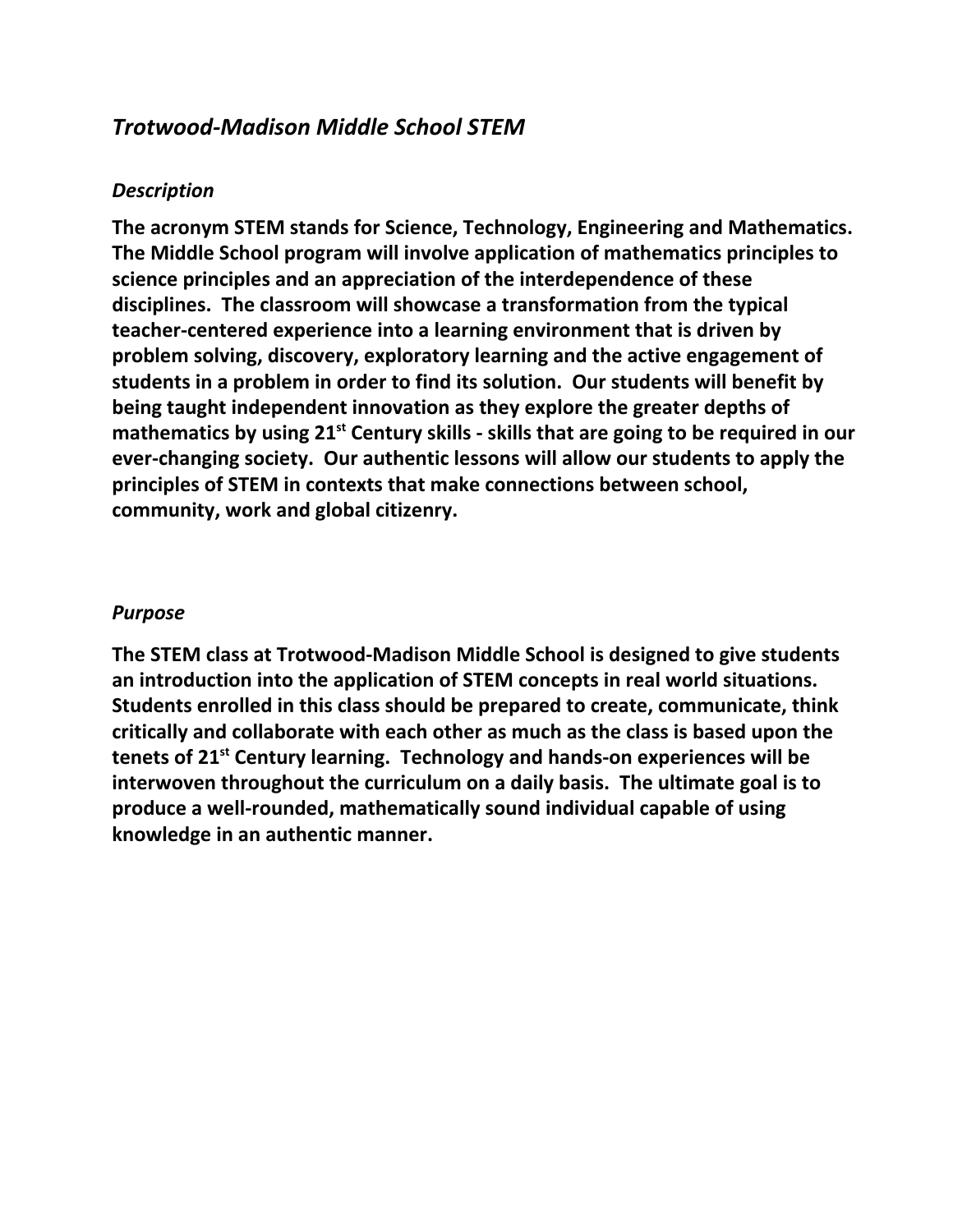#### *Class Design*

**Each day the students will use many of the Common Core Mathematics Standards of Number & Quantity, Algebra, Functions, Geometry and Statistics & Probability learned in previous courses. Many of these standards will be applied in conjunction with science standards. This class will emphasize the Modeling Standard along with the Standards for Mathematical Practice as past knowledge will be given relevance. The STEM class is designed around active, hands-on learning experiences involving the following units:**

**Abbreviation Key LS – Life Science ESS – Earth and Space Science PS – Physical Science EVS – Environmental Science CHM – Chemistry RP – Ratio and Proportion Relationships NS – Number System EE – Expressions and Equations MD – Measurement and Data G – Geometry S - Statistics**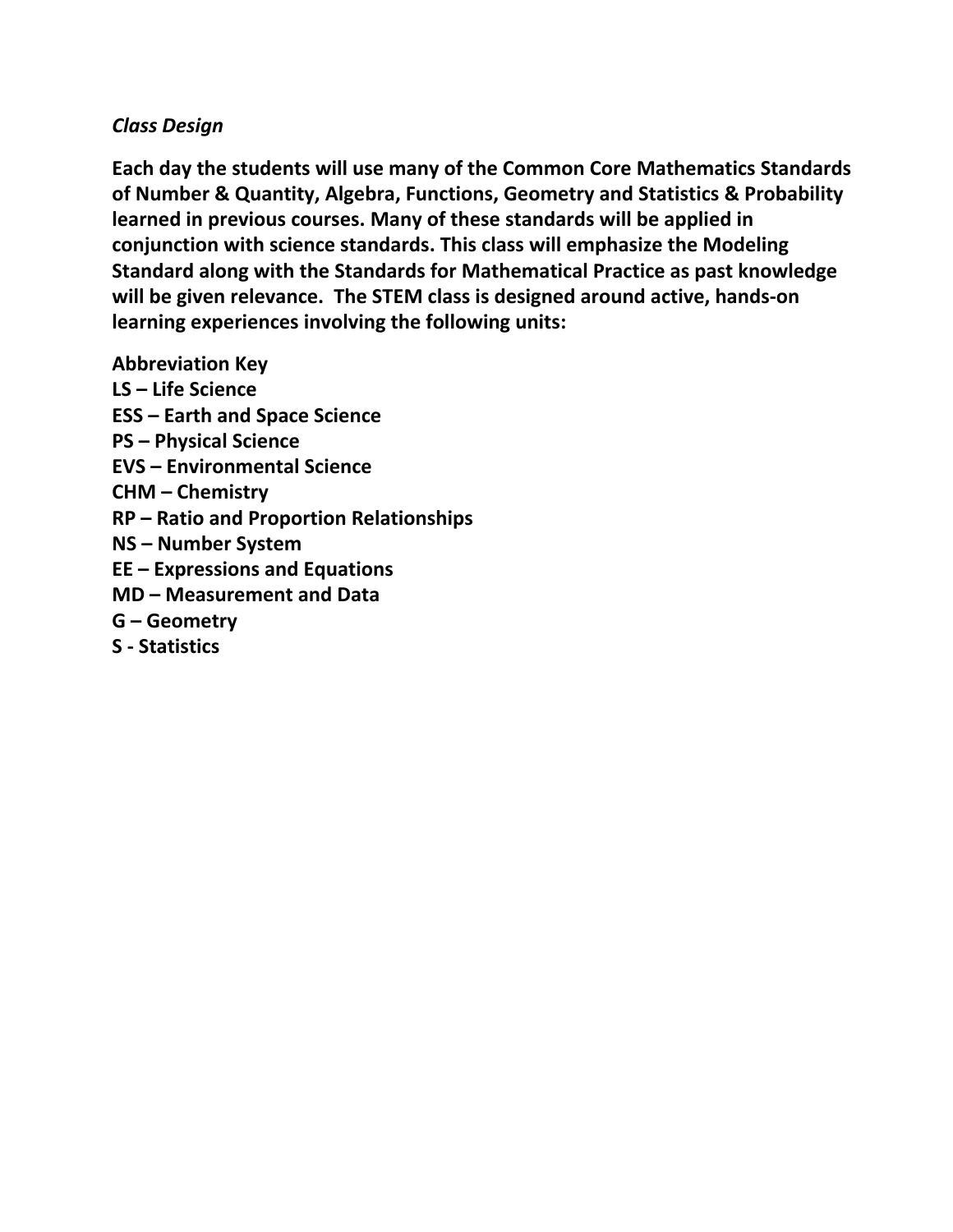# *Environment & Ecology*

**Who's not conscious today of protecting the natural environment? Students learn about recycling, availability of clean water, and the effects of acid rain. They perform water testing, acid rain and hydroponics experiments under controlled conditions. This experience provides a real world simulation of bio-related challenges that students will need to address as adults.**

*Common Core Mathematics and Revised Academic Standards for Science used as the focal point of instruction through real-world application:*

**LS.68.4b Identify the term "photosynthesis" as the process by which plants make their own food.**

**LS.68.4a Identify what is required for photosynthesis to occur (carbon dioxide, water, sunlight).**

**CHM.912.5b Given a pH scale with common ingredients (orange juice, water, baking soda), determine if they are acid, neutral or basic.**

**CHM.912.5a Use litmus paper to test and determine the pH of a substance.**

**EVS.912.5a Explain how resources can be preserved to reduce the impact on Earth (e.g., planting new trees after chopping down others).**

**EVS.912.5c Recognize what makes a resource renewable or non-renewable.**

**EVS.912.6b Identify ways humans have changed the global environment (e.g., water quality, air quality, waste management).**

**EVS.912.6c Recognize that humans can change their environment.**

**EVS.912.3a Identify a consequence of soil, water or air pollution.**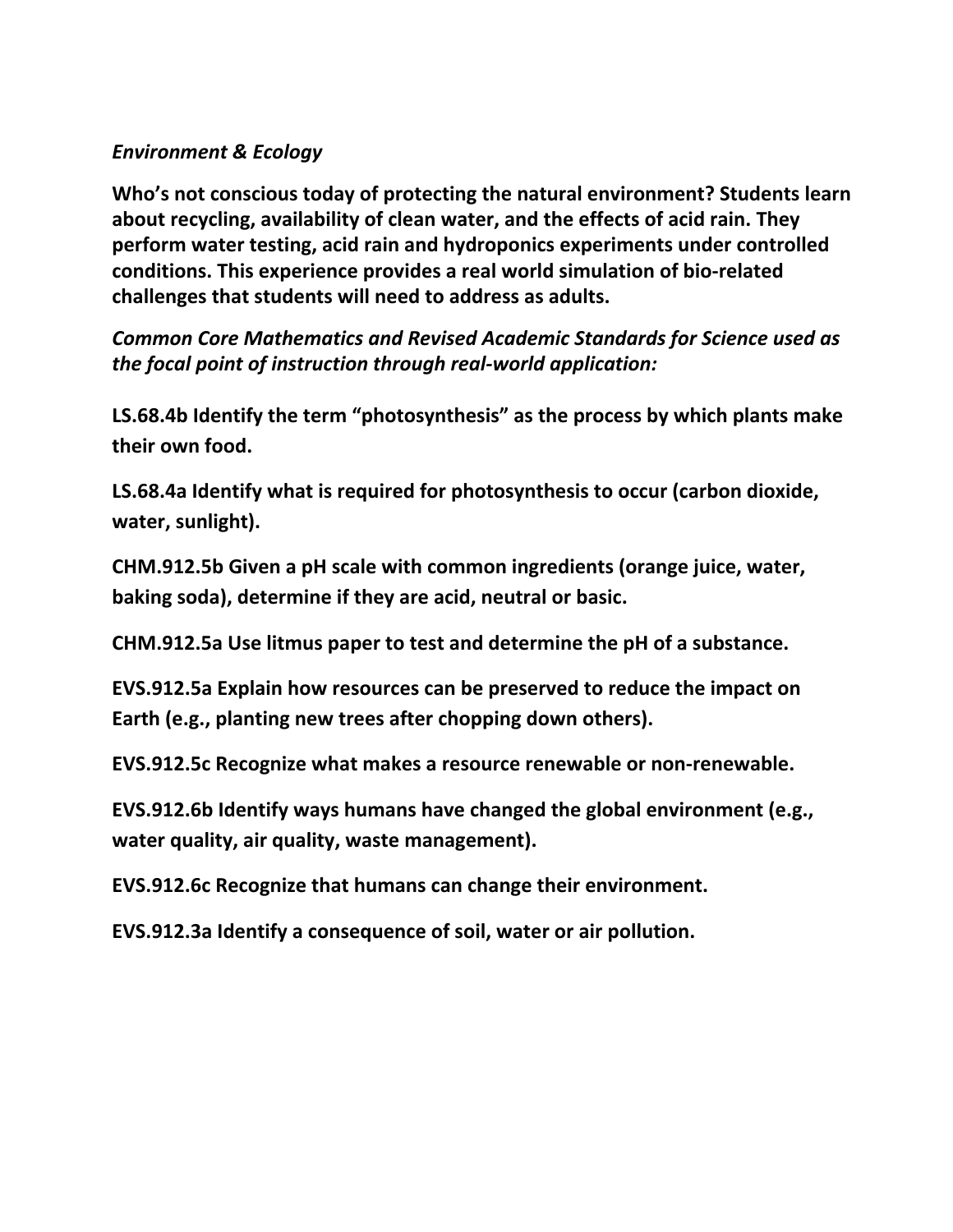#### *Forensic Science*

**Students explore the history of forensics and gain an understanding of how the use of science and math have augmented criminal investigation. They learn how to lift a latent fingerprint, and using the scientific method, match the fingerprint to the classroom "criminal." Students also use a computer based microscope to investigate fiber samples and paper chromatography.**

*Common Core Mathematics and Revised Academic Standards for Science used as the focal point of instruction through real-world application:*

**S.MD.6 - Use probabilities to make fair decisions (e.g., drawing by lots, using a random number generator).**

**S.MD.7 - Analyze decisions and strategies using probability concepts (e.g., product testing, medical testing, pulling a hockey goalie at the end of a game).**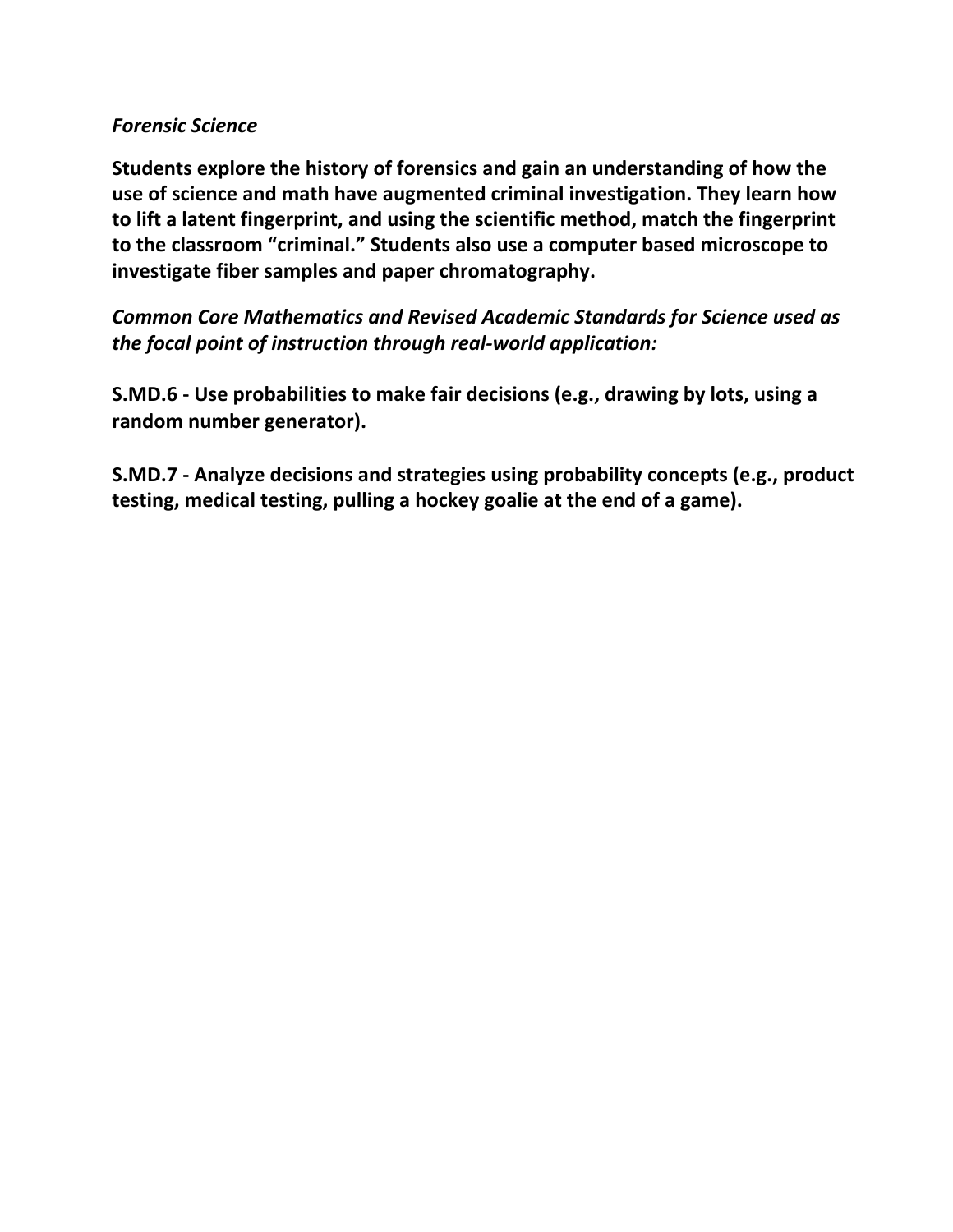# *Alternative Energy*

**Students will use a model wind turbine to determine efficiency and use mathematics to calculate voltage output. They will use a solar panel to gain an understanding of the photovoltaic process and will calculate the number of solar panels needed to power a typical household. Using a hydrogen fuel cell, they will generate hydrogen gas to power a model fuel cell vehicle. They will explore other alternative energy sources including nuclear, biomass and geothermal.**

*Common Core Mathematics and Revised Academic Standards for Science used as the focal point of instruction through real-world application:*

**PS.68.7a Identify an energy transfer (e.g., electricity to heat in a circuit).**

**PS.68.7c Demonstrate energy transfer by completing a circuit (e.g., switch to activate a mechanical item).**

**ESS.35.1b Identify a resource as renewable or nonrenewable.**

**ESS.35.1a Sort resources into categories of renewable and nonrenewable.**

**EVS.912.4b Describe forms of alternative energy.**

**EVS.912.4a Describe the benefit(s) of alternative energy.**

**EVS.912.4c Identify an alternative source of energy.**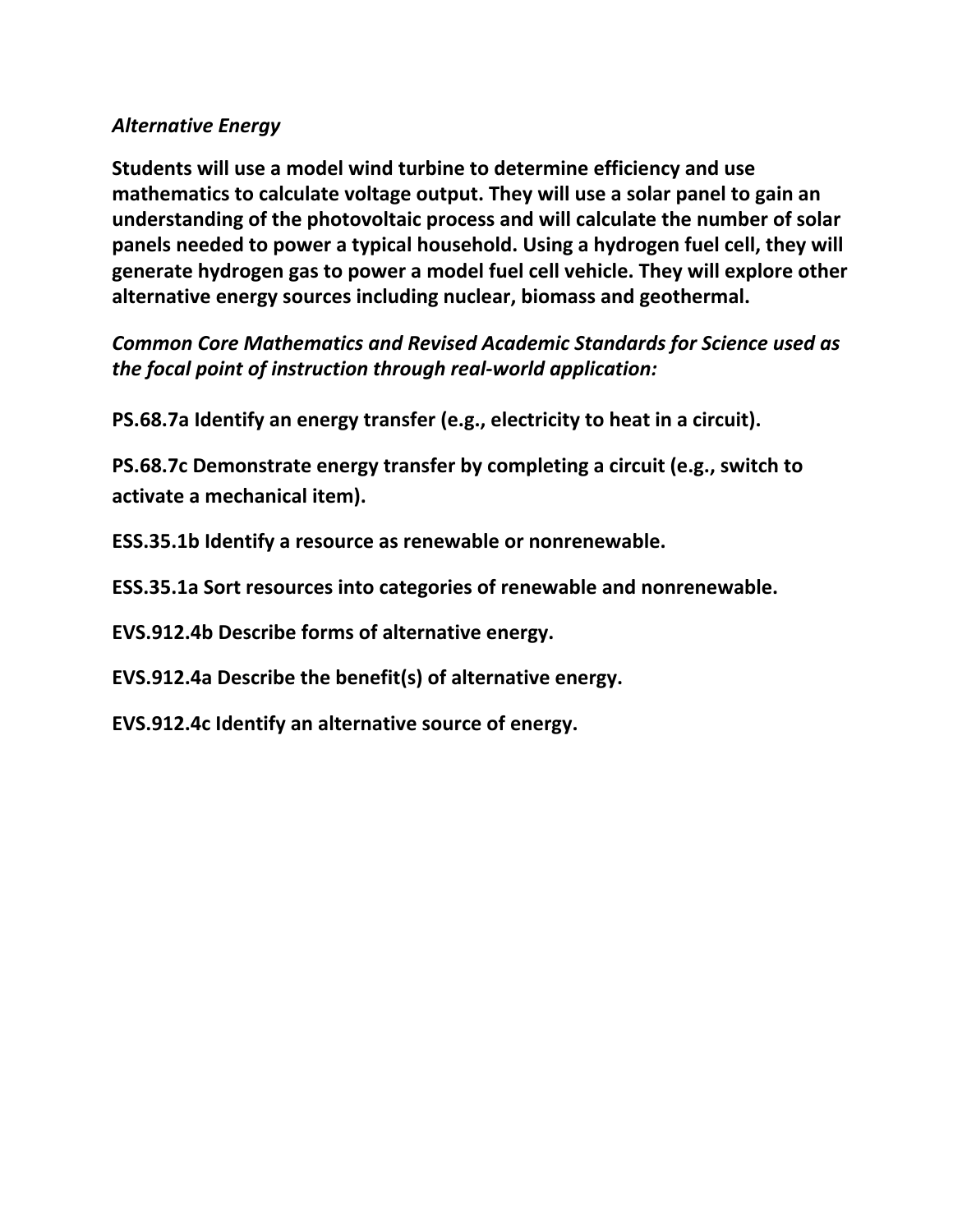#### *Research and Development*

**Research & Development integrates the principles of design and engineering with computer applications, measurement and problem solving. Students will design and construct a CO2 powered racer and produce sketches, layouts and prototypes. They will apply mathematical formulas to anticipate performance, study the effects of weight, aerodynamics and alignment. Students measure the speed of a vehicle they designed and built using a digitally timed raceway.**

*Common Core Mathematics and Revised Academic Standards for Science used as the focal point of instruction through real-world application:*

**EE.68.6a Solve a 1-step linear equation (e.g., y + 3 = 5).**

*PS.H.912.10c Recognize that diverse surface types cause friction differently.*

*PS.68.2b Identify the speed and direction of a moving object.*

# *Airbag Systems*

**Students will learn the basics of chemical reactions and how it is used in a standard feature found in all of today's automobiles. They learn about the history of airbags and the principles of the true chemical reaction in real airbag deployments. The unit then asks students to create their own "airbag" to protect an egg. To do this, they used a graduated cylinder and triple beam balance to find the proper ratio of reactants.**

*Common Core Mathematics and Revised Academic Standards for Science used as the focal point of instruction through real-world application:*

**RP.68.4a Use proportional reasoning to find the whole when given both the part and the percent. (50% = 20 out of x)**

**CHM.912.4b Perform a chemical reaction (baking soda and vinegar).**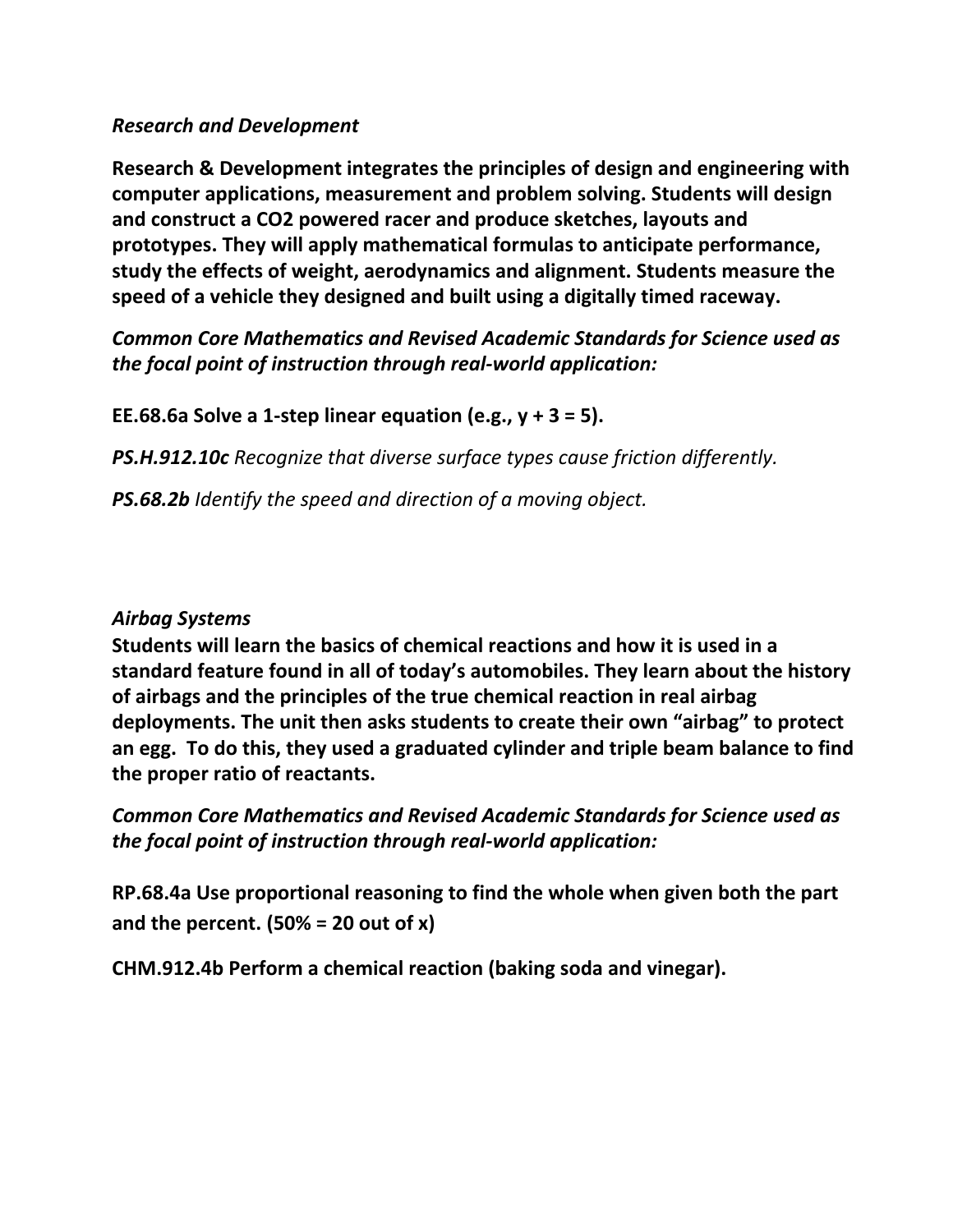# *Flight Technology*

**What captures the imagination more than the exploration of flight? Students quickly understand that the science of rocketry and flight requires knowledge and application of mathematics and physics. By building, flying and testing their pneumatic powered rockets, students realize that their designs and craftsmanship determine flight performance.**

*Common Core Mathematics and Revised Academic Standards for Science used as the focal point of instruction through real-world application:*

**EE.68.6a Solve a 1-step linear equation (e.g., y + 3 = 5).**

**PS.68.9b Identify the direction of the different forces acting on an object.**

# *Virtual Architecture*

**Students design a virtual dwelling. These cyber-images, which can be entered and explored, permit students to add furnishings, windows, doors and other requirements to meet aesthetic and design specifications. Students modify the interior design and furnishings of a home or office. They learn how to read a blueprint and the fundamentals of space planning and layout.**

*Common Core Mathematics and Revised Academic Standards for Science used as the focal point of instruction through real-world application:*

**RP.68.2c Identify a unit rate in a word problem.**

**RP.68.5a Given a visual model, identify ratios involving fractions.**

**RP.68.1a Identify unit rate and solve problems that describe a relationship between quantities (e.g., for every vote candidate A received, candidate C received nearly three votes.).**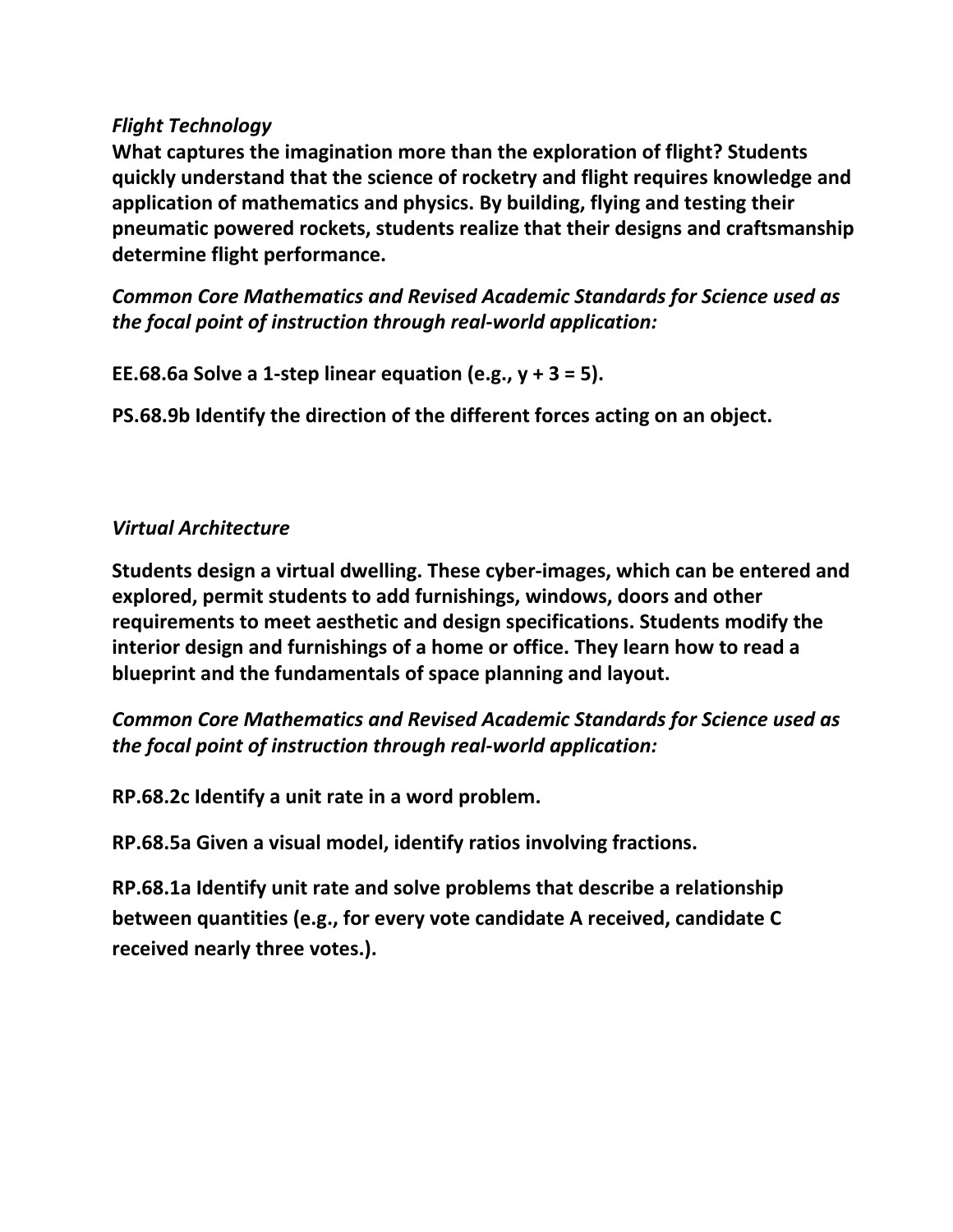#### *Milk Carton Car*

**In this unit, students build a simple car from a milk carton and other materials. They then collect data using different masses and ramp heights. These numbers are used to examine potential and kinetic energy and how acceleration and distance is affected by those variables.**

*Common Core Mathematics and Revised Academic Standards for Science used as the focal point of instruction through real-world application:*

**PS.68.1a Identify when an object has the greatest/least kinetic and/or potential energy.**

**PS.68.2a Recognize that speed involves both distance and time.**

**PS.68.3a Compare potential energy with kinetic energy**

**PS.68.1b Recognize that the potential energy of an object changes based on its height.**

**PS.68.3b Recognize that the kinetic energy of an object changes based on its speed.**

**PS.68.3c Identify kinetic energy in a model.**

**PS.68.7b Describe what happens to an object as it loses energy (e.g., pendulum swings less, toy car slows down).**

**NS.68.3a Fluently add, subtract, multiply and divide multi-digit decimals.**

**EE.68.1a Write and evaluate numerical expressions involving whole-number exponents (e.g., 3^2 = 3 × 3; 2^3 = 2 × 2 × 2).**

**EE.68.6a Solve a 1-step linear equation (e.g., y + 3 = 5).**

**MD.35.6a Convert within one system of units (e.g., convert between km, m, cm; kg, g; lb., oz.; L, mL; hr., min, sec).**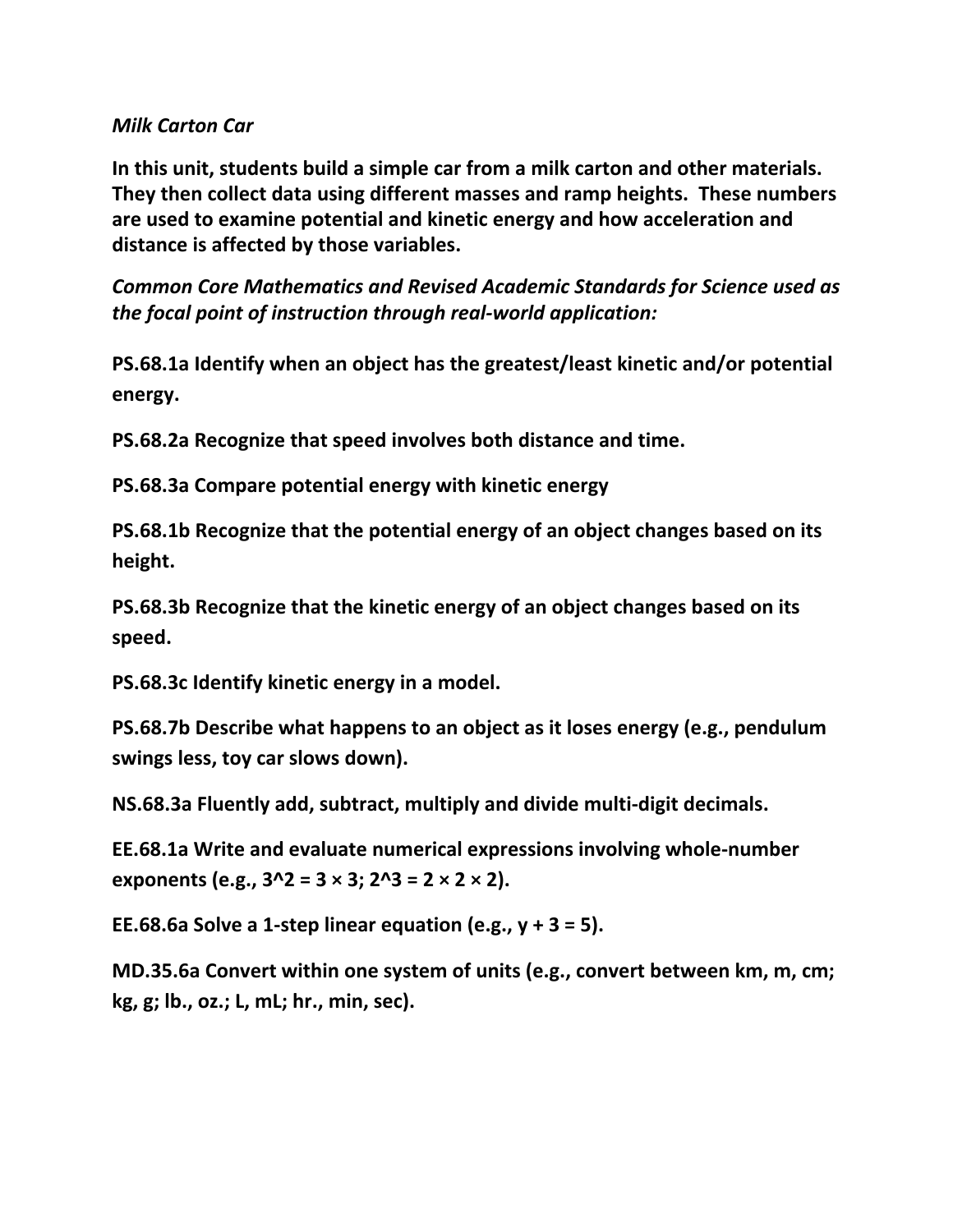# *Design Squad*

**Students are given a series of challenges. Each challenge is a hands-on task that implements either a simple machine or structural property. Students are given a limited set of materials and asked to design, through drawings and written explanation, build and modify their products. Throughout the units, students learn the basic design process along with construction principals, the importance of detail, and problem solving.**

*Common Core Mathematics and Revised Academic Standards for Science used as the focal point of instruction through real-world application:*

**EE.68.1a Write and evaluate numerical expressions involving whole-number exponents (e.g., 3^2 = 3 × 3; 2^3 = 2 × 2 × 2).**

**G.68.6b Identify the scaled drawing of a geometric figure (e.g., which shape is twice the size of another shape).**

**G.68.4c Identify cubes, rectangular prisms, cones, cylinders and spheres (e.g., cubes, rubber eraser, funnel, paper towel roll, ball).**

**G.68.1a Demonstrate that the area of a right triangle is 1/2 × length × height (e.g., two same right triangles combined make a rectangle and the area of a triangle is half the area of the rectangle it can be composed into).**

**PS.68.3a Compare potential energy with kinetic energy**

**PS.68.1b Recognize that the potential energy of an object changes based on its height.**

**PS.68.3b Recognize that the kinetic energy of an object changes based on its speed.**

**PS.68.3c Identify kinetic energy in a model.**

**PS.68.1a Identify when an object has the greatest/least kinetic and/or potential energy.**